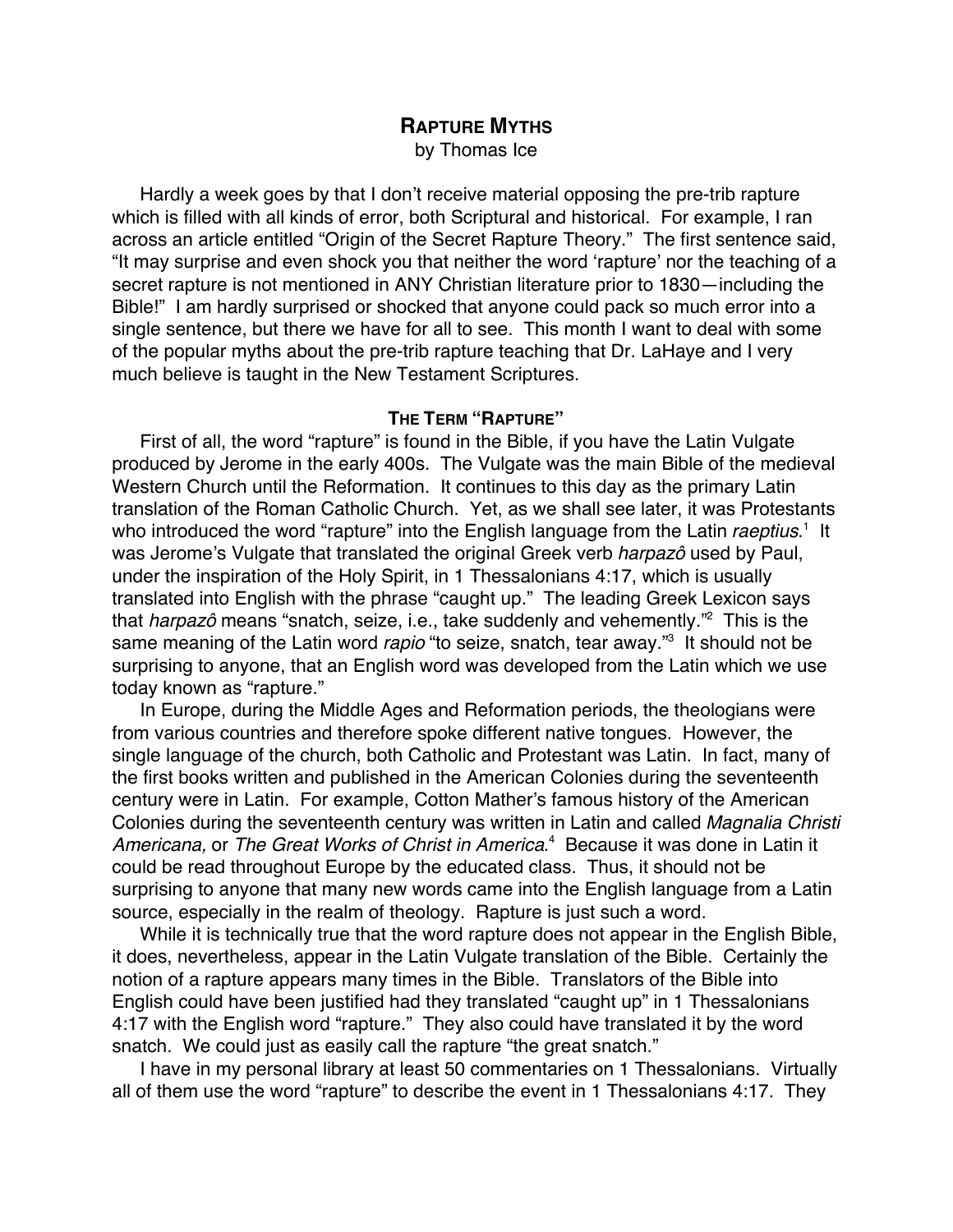do not appear interested in using it in a derogatory way nor do any of them go on an excursus about how this word does not appear in English translations. Most of these commentators do not hold to a pre-trib rapture view. They merely use the word because they know that it is one of the many Latin words that have made it into the English theological vernacular. Sorry that some have not yet heard.

The rapture does occur in the Bible, especially if you read the Latin Vulgate. However, there is no doubt that the Greek word *harpazô* in 1 Thessalonians 4:17, usually translated into English "caught up," conveys the rapture concept.

### **"RAPTURE" USAGE**

Our anti-rapture diatribe noted earlier said, "the word 'rapture' nor the teaching of a secret rapture is not mentioned in ANY Christian literature prior to 1830." Oh really! It is not hard to find out when English words were first introduced into the language. One needs only to check The Oxford English Dictionary (OED) and it will cite examples of the history of the usage of the word. The oldest word in the "rapture" family is "rapt." OED cites examples of rapt occurring in 1400 in English literature.<sup>5</sup> The earliest instances of "rapture" in secular English literature are cited as 1605, 1607, and 1608.<sup>6</sup> OED provides seven nuances of the word Rapture. The fourth entry is the biblical one defined as "The act of conveying a person from one place to another *esp*. to heaven; the fact of being so conveyed." $7\,$  Two examples of this use are cited from the seventeenth century. The first by a writer named Ward in 1647 and the other by J. Edwards (not the American Jonathan) in 1693. $8$  It does not take long to realize that these examples are well before 1830.

Joseph Mede (1586-1638), considered in his day, a brilliant English exegete wrote a commentary on Revelation in 1627 called Clavis Apocalyptica (Key of the Revelation). In it he said, "Therefore, it is not needful that the Resurrection of those which slept in Christ, and the Rapture of those which shall be left alive together with them in the air . . ."<sup>9</sup> While Mede was a premillennialist, he did not hold to a pre-trib rapture. Nor did the commentator and theologian John Gill (1697-1771) who wrote around 1745 the following in his commentary on 1 Thessalonians 4:17: ". . . and to which rapture will contribute, the agility which the bodies both of the raised and changed saints will have: and this rapture of the living saints will be *together with them*;  $\dots$ <sup>10</sup>

To admit that the word rapture was used in the English language at least a couple of hundred years before J. N. Darby came along does not in the least mean that one believes in pretribulationism. The Greek word harpazô is used fourteen times in the New Testament. In addition to 1 Thessalonians 4:17, it is used at least three more times of one being raptured to heaven (2 Cor. 12:2, 4; Rev. 12:5). So there is no need to get upset over the use of the Latin based, English word "rapture." It is a biblical word.

## **THE "SECRET" RAPTURE MYTH**

Included in the above tirade is an equation of the so-called "secret" rapture with pretribulationism. Sorry, but this is another mistake, another myth. In all my reading of pretribulationism and discussion with pretribulationists, I have never, that I can recall, heard a pre-trib rapturist use the nomenclature of "secret" rapture to describe our view. I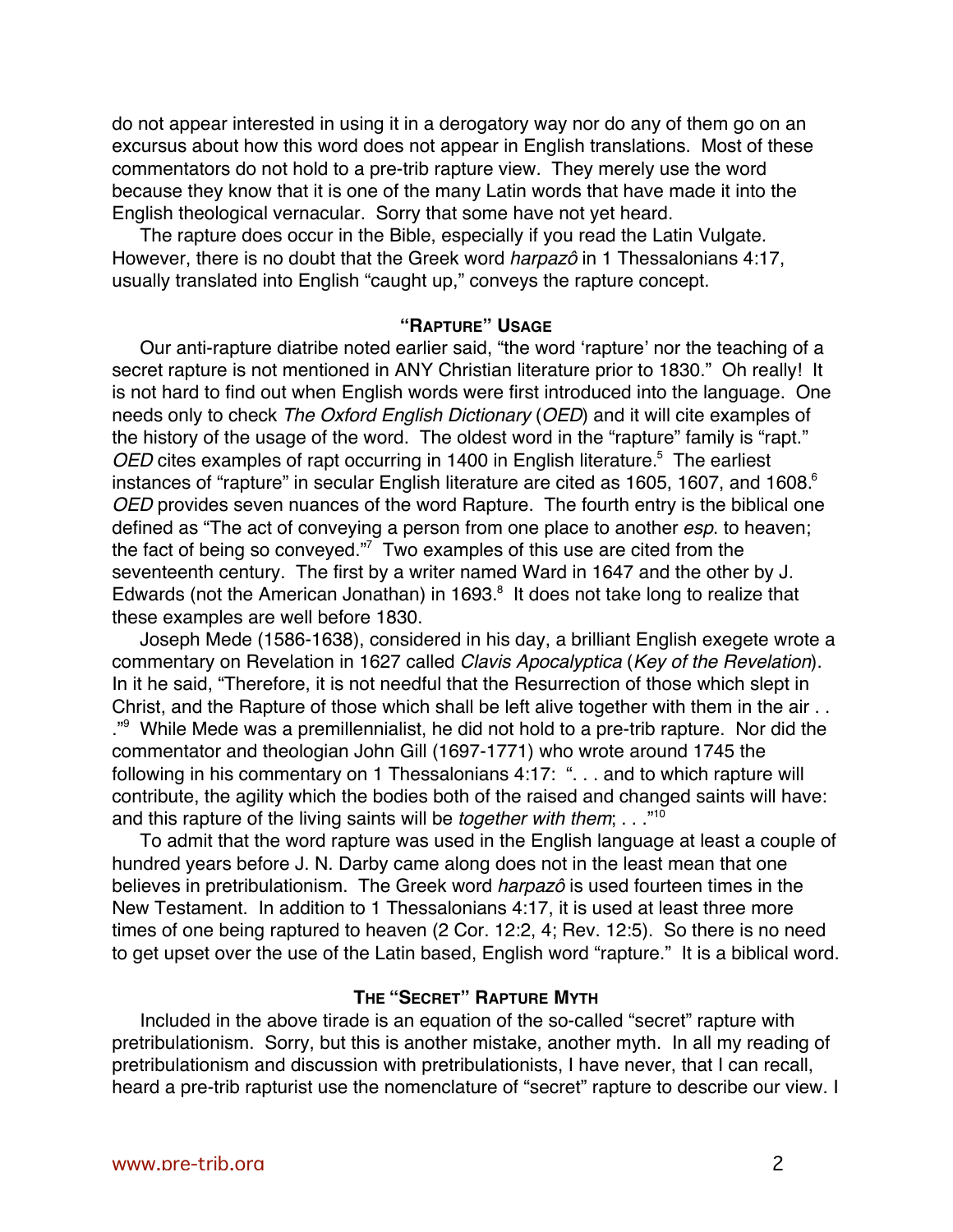have only heard the phrase "secret" rapture as a pejorative term used exclusively by anti-pretribulationists. Why? Apparently they enjoy fighting with a straw man.

Anti-pretribulationist, Ken Gentry declares, "On the very surface it is remarkable that one of the noisiest verses in Scripture is said to picture the secret rapture."<sup>11</sup> The truth of the matter is that Gentry wrongly assumes that pretribulationists characterize their view of the rapture as "secret." We do not! However, there are anti-pre-trib rapture advocates, like Dave MacPherson who have taught this myth. As a result, unwitting critics like Gentry have absorbed this myth into their rhetoric without doing their homework.

Very likely it was Dave MacPherson who has spread this myth that equates pretribulationism with a secret rapture. "In 1880 William Reid, in his book on Brethrenism," declares MacPherson, "stated that 'Edward Irving contributed the notion of . . . the secret rapture of the saints.'<sup>12</sup>"<sup>13</sup> MacPherson later concludes, "The pretrib rapture eventually became known as the 'secret rapture.' This label was based on the presupposition that only certain persons would have privileged visibility or knowledge during the occurrence of this catching up."<sup>14</sup> MacPherson does not actually reference anyone who believes in a pre-trib rapture when he makes these statements. It is through slight of hand that he slips such an assumption into his plot of fictional myths about the origins of pretribulationism.

In fact, Brethren researcher R. A. Huebner refutes MacPherson's misinformation about the pre-trib rapture and its supposed association with a secret rapture teaching.15 Huebner notes that supposed relation of pretribulationism and a secret rapture are built upon the following false historical assumptions: First, the "erroneous notions are the result of the myth that the Irvingites held a pretribulation rapture and also results from trying to link J. N. D. with this falsified Irvingism."<sup>16</sup> Second, when speaking of events transpiring in the 1830s, Huebner says, "the Secret Rapture as used at that point in time did not refer to the pretribulation rapture."<sup>17</sup> Third, "it seems that up to this point in time [the 1830s, T. D. I.], 'Secret Rapture' referred to a rapture at the appearing [the second coming, T. D. I.]."<sup>18</sup> Fourth, "I am not aware if JND ever thought that the rapture would be 'secret."<sup>19</sup>

It was the Irvingites, and not the Brethren, who believed in the secret rapture. Since the secret rapture and pretribulationism are not the same, this is where much of the confusion resides. The Irvingite view of the secret rapture was a belief that a few enlightened ones would be taken right before the second coming at the end of the tribulation. This is what Irvingite, Margaret Macdonald's revelation is about. It is impossible to find a pre-trib rapture of any kind in her vision. $20$ 

#### **CONCLUSION**

I am sure that this call to anti-pre-trib rapture advocates will not result in much of a reduction of their zealous proclamation of mythological falsehoods about our blessed hope. It seems that too many are blinded by their zeal to oppose the biblical teachings of the any-moment hope of the rapture for them to take time to get their information straight. No wonder Columba Graham Flegg, in his scholarly work on the Irvingites spoke specifically of Dave MacPherson's work as "less scholarly." Flegg said, the